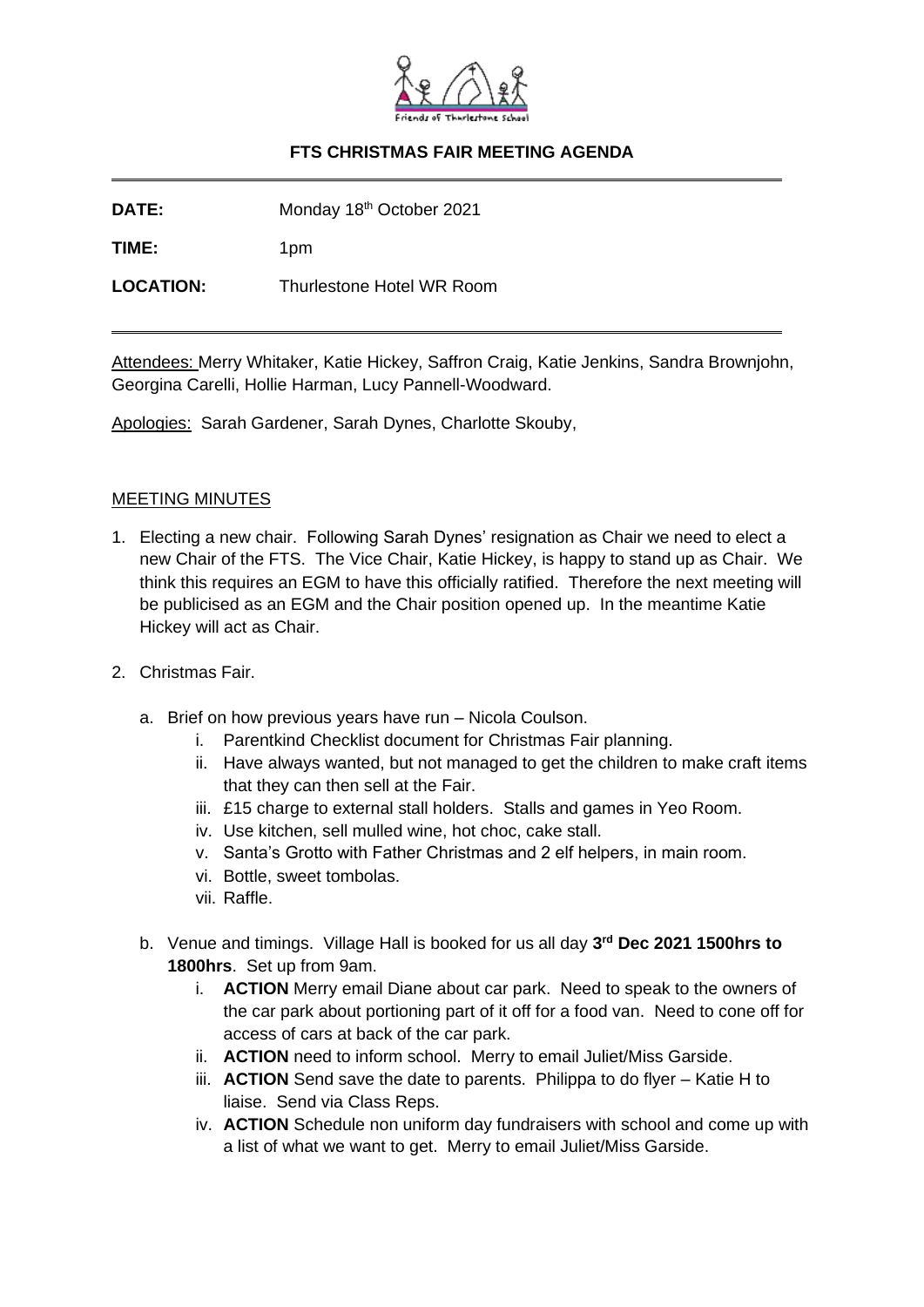

- i. Two non-uniform days:  $5<sup>th</sup>$  Nov asking for a jar of sweets and 19<sup>th</sup> Nov asking for a bottle of drink.
- c. Budget and entrance price.
	- i. Those doing Illuminations and donating prizes get invited for a free mulled wine and a minced pie at 1500hrs.
	- ii. Decision not to charge entrance.
- d. Tables/Stalls.
	- i. Any headline attractions? **ACTION** Merry to see if she can get Christmas Pud bouncy castle.
	- ii. Food van to go outside Claire? Would require cordoning off the car park and a couple of gazebos (Hollie and Katie H can both bring gazebos). **ACTION** – Lucy PW to ask Claire, also to ask for either a donation per pizza or a flat fee for setting up. Followed by Rose Farm if they're a no.
	- iii. Usborne Books stall **ACTION** Hollie's friend, Holly to ask.
	- iv. Games 'Splat the Pudding'.
	- v. Crafts and games **ACTION** Sarah G to make a list?
	- vi. Personalised items e.g. tea-towels, cards, calendars. We need someone to volunteer to run with that? **ACTION** Put out a Doodle Poll via class reps.
	- vii. Year Group/Class Stalls? **ACTION** liaise with classes via class reps to teachers.
	- viii. **ACTION** ask parents if they would like stalls.
	- ix. Grotto Fred Szkoda to be Father Christmas. Charge and presents? Two elves to keep the queue moving. Recommendation for books as presents. Will need wrapping. **ACTION** – buy books, make date for wrapping. Katie H and Georgina.
	- x. £20 for a full stall, £10 for half.
- e. Food & Drink.
	- i. Buy from Bookers Sale or Return. Query who has an account? **ACTION** Saffron to ask Elisa. Katie J to make purchases with help.
	- ii. Mulled Wine.
	- iii. Hot chocolate Rod has a machine at The Sloop. **ACTION** Lucy PW to ask him.
- f. Publicity.
	- i. Flyers Phillipa.
	- ii. Series of blackboards outside school? **ACTION** Nicola to ask Sam Taberner to make them.
- g. Raffle.
	- i. Big ticket headliner?
	- ii. Thurlestone Hotel Sparkling Tea for Two.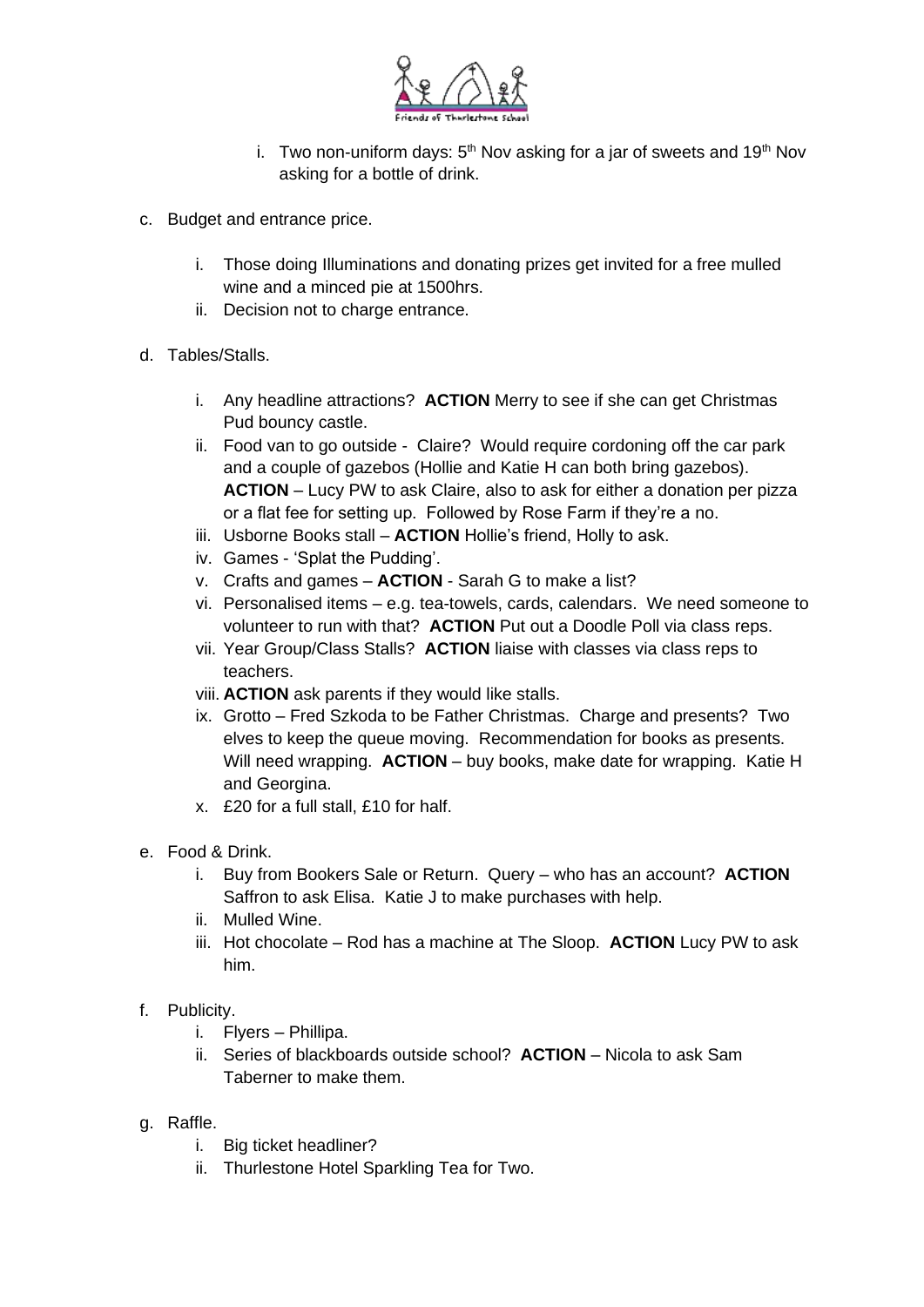

- iii. Dried Flower Wreath.
- iv. Georgina's Cake.
- v. Katie's framed Print.
- h. Lead for organising (including coordinating volunteers).
	- i. Santa's Grotto Katie H and Georgina.
	- ii. Raffle Katie J and Nicola.
	- iii. Stalls TBC? **ACTION** Nicola to check previous plans from how many stalls.
- 3. General expenditure and receipts Treasurer. Spending to be checked via Chair before actually spent. Expenditure must have receipts (or at least paper trail).
- 4. AOB. Aim to hold Christmas presents fair in school? No one appointed as lead on this, poss Sandra?
- 5. Date of next meeting. Weds 10<sup>th</sup> November 1400hrs at School.

# **SUMMARY OF ACTION POINTS**

Message to Class Reps (Katie H):

- 1. Save the date.
- 2. Doodle Poll re personalised items.
- 3. Who wants a stall? First Come First Served.
- 4. Raffle offerings.
- 5. Class reps to speak to teachers re Class game/activities at fair.

Message to School (Merry):

- 1. Date of fair.
- 2. Dates of Non-Uniform Days.
- 3. Next meeting at school? Date and time.
- 4. Katie H standing in as Chair.

#### Katie H & Georgina:

- 1. Liaise with Philippa re Flyer and Save the Date.
- 2. Sort presents/Grotto.

#### Merry:

- 1. Email Diane at the hall re timings and use of car park.
- 2. Find out about Christmas Pud bouncy castle.
- 3. Speak to Sarah G about running games/crafts.

#### Nicola:

1. Speaking to Parentkind re process for new chair.